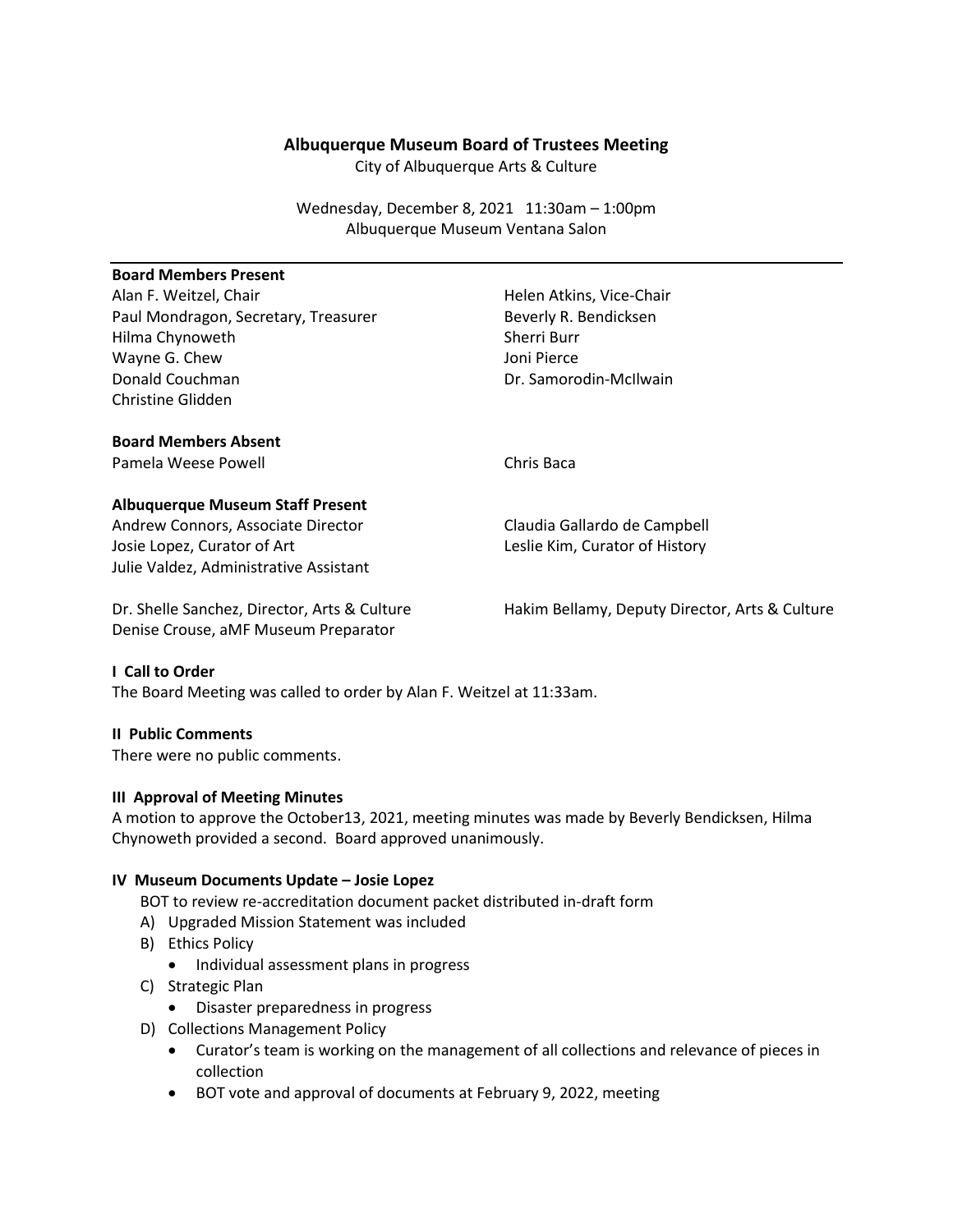- Final Documents due in July 2022,
- Site visit will be in late 2022
- Accreditation schedule set by American Alliance of Museums
- aM has been accredited for 40 years

# **V Education Center Campaign Update – Joni Pierce**

The aM Foundation is committed to raising \$1.4 million in private donations to support the building of the Education Center

- The aMF has raised \$193,000 in contributions and commitments at 14% of goal
- Total amount of project estimated at \$14 million \$20 Million +
- Next step is for the city to hire an architect to come up with plans and a firm cost estimate
- aMF hired Ann Conway, Lobbyist
- aMF successfully secured \$445,000 from the State of NM Legislature
- aMF will go before the legislature on January 18, 2022, and February 17, 2022
- aMF initiated the Capital Campaign in 2019. The campaign was put on hold due to the pandemic and resumed in 2021.

# **VI Appointment of Members of the Art Advisory and History Advisory Committees**

- A) Two new members are required for each committee. One new member of the History Committee must be a Trustee, the others can be either a Trustee or Community member
	- Art Advisory Committee New Members:
		- o Clarence Cruz Community Member
		- o Karsten Creightney Community Member
	- History Advisory Committee New Members:
		- o Paul Mondragon Board of Trustees
			- o Diane Palley Community Member

A motion to approve the new Advisory Committee members was made by Sherri Burr, Wayne G. Chew provided a second. Board approved unanimously.

# **VII Bylaws Review Committee Update – Donald Couchman**

The Bylaws Committee met on November 30, 2021

- The committee members have specific assignments to address
- The committee goal is to present to the BOT at the February 9, 2022, meeting

# **VIII Director's Report**

Andrew Connors Reports:

- Introduction of Claudia Gallardo de Campbell, aM Assistant Director
- Warehouse Development
	- o November GO Bond passed for warehouse renovations
	- $\circ$  State of the Art Warehouse on 12<sup>th</sup> St. will be shared space with carpentry and storage
- Art & History Acquisition Report in progress
- aM will add a 1740 granite sculpture from Galicia Oreo, Spain to the West Sculpture Garden. The piece is 45' long and 12' tall and was donated to us from the Hispanic Society in NY
- New acquisitions in fashion and leather goods from Madrid, Spain
- Agricultural Component
- aM is providing Virtual Educational Tours globally which have been requested by Elementary Educators in Guatemala, Puerto Rico, Jacksonville FL., and El Rito, NM.